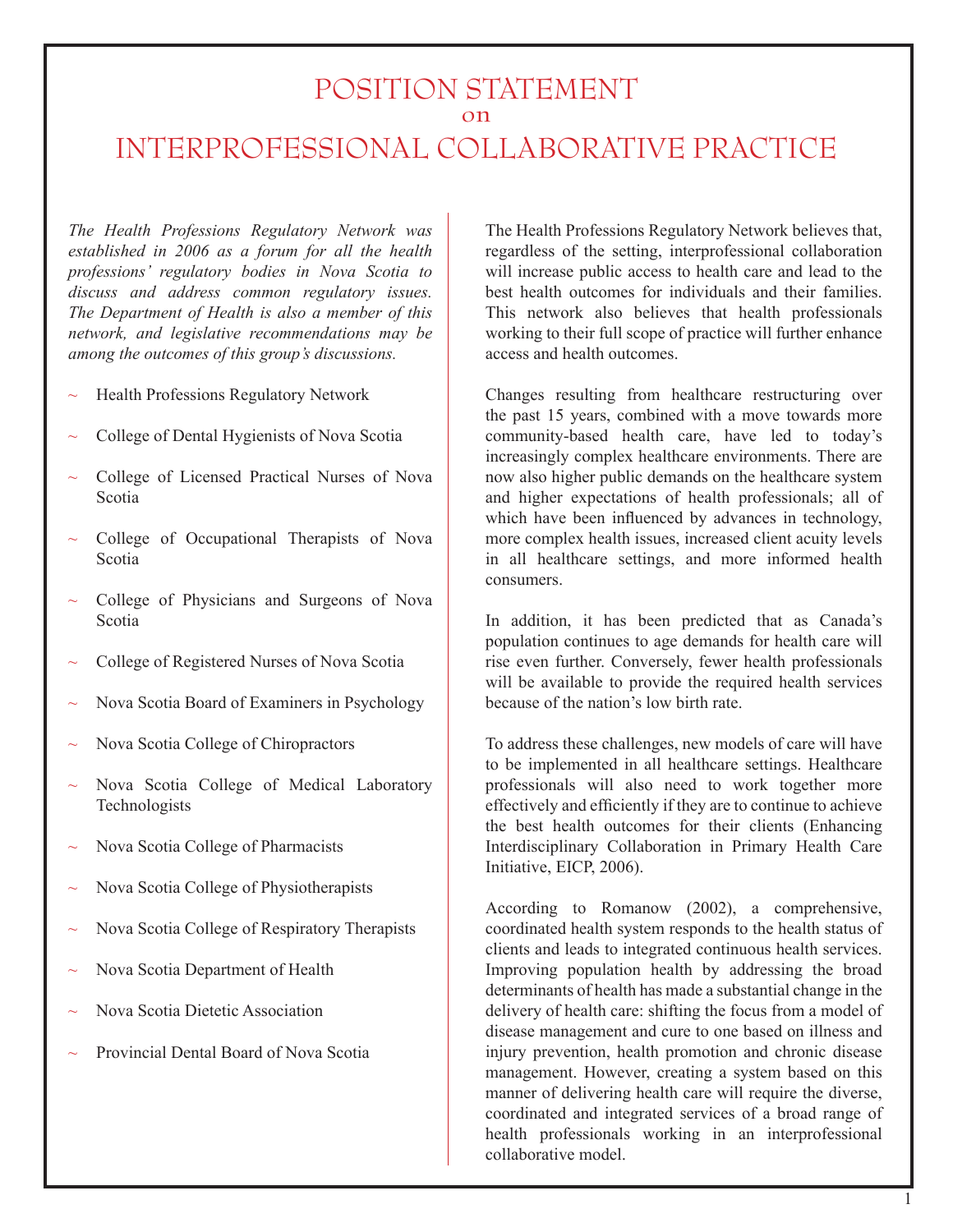Transforming the traditional approach of health care to one based on interprofessional collaborative practice will require not only the will of health professionals and healthcare organizations, but also a cultural shift in all practice settings and the support of regulatory bodies and educational institutions (Orchard, Curran, & Kabene, 2005). The main challenge in enabling the successful implementation of a sustainable interprofessional collaborative practice model will be to facilitate the required cultural shift. The Health Professions Regulatory Network believes that regulatory bodies have a responsibility and must commit to assist in the achievement of this challenge.

# **PRINCIPLES OF INTERPROFESSIONAL COLLABORATIVE PRACTICE**

Interprofessional collaborative practice is centered on the needs of clients; enabling them to be partners in their care, with the most appropriate health professionals providing the services required to meet their healthcare needs (Health Canada, 2005).

Interprofessional collaborative practice recognizes and values the expertise, as well as the separate and shared knowledge and skills, of all health professionals, and leads to a participatory, collaborative and coordinated approach to client care.

Interprofessional collaborative practice:

- is guided by shared values, a common purpose or care outcome, mutual respect, and effective communications optimizes participation in clinical decision-making within and across professions •
- evolves over time, requiring the flexibility to add or subtract health team members based on the needs of individual clients •
- must be supported through policy, protocols and procedures at all levels of decision making, including government, professional associations, regulatory bodies and healthcare organizations (Multidisciplinary Collaborative Primary Maternity Care Project, 2006; Orchard, Curran, Kabene, 2005; EICP, 2005, 2006). •

The following principles have been adapted from those developed for the Enhancing Interdisciplinary Collaboration in Health Care for Health Canada's Primary Health Care Initiative (2006) to relate to all health settings:

## **Focus on and engagement of clients**

Focussing on and engaging clients as integral members of the healthcare team is paramount in interprofessional collaborative practice and the provision of continuous integrated health services. When clients are actively engaged in managing their own health, they become part of the decision-making team, rather than passive recipients of health care. Respecting and supporting clients' diversity and informed decisions and choices are inherent in client engagement.

Regardless of the practice setting, the first step in building an interprofessional team is to identify the health needs of a specific client population. Decisions can then be made regarding how the separate and shared knowledge and skills of each health professional can best influence and enhance client care.

## **Population health**

Using a population health approach is also paramount to the success of interprofessional collaborative practice. This approach, which uses the determinants of health to address individual client needs, relies heavily on client engagement … with clients and health professionals working together to determine what clients should do to effectively promote their health and/or manage their illnesses.

Best practices/evidence-based health care and services

Systems and supports for ongoing evaluation of health outcomes must be an essential component of any interprofessional collaborative practice; enabling health professionals to direct the majority of their energy to direct client care. Regularly discussing relevant evidence will also help interprofessional team members understand each other's perspectives and change their practice based on the best evidence.

In addition, evaluating health outcomes (using best practices) and building evidence to direct health services will help shift the focus from 'illness' to 'health' care.

## **Trust and respect**

To promote effective, integrated interprofessional collaborative practice, health team members must have a basic understanding of and respect for each other's roles as accountable and autonomous health professionals, as well as their separate and shared scopes of practice. Health team members also need to trust that all team members will consult and collaborate appropriately when clients' needs are beyond their scope of practice.

Listening, being open to all points of view, and focussing on client needs are also important components of building solid relationships among and between health professionals, especially when a new role or member is introduced to a well functioning team. Mutual trust and respect will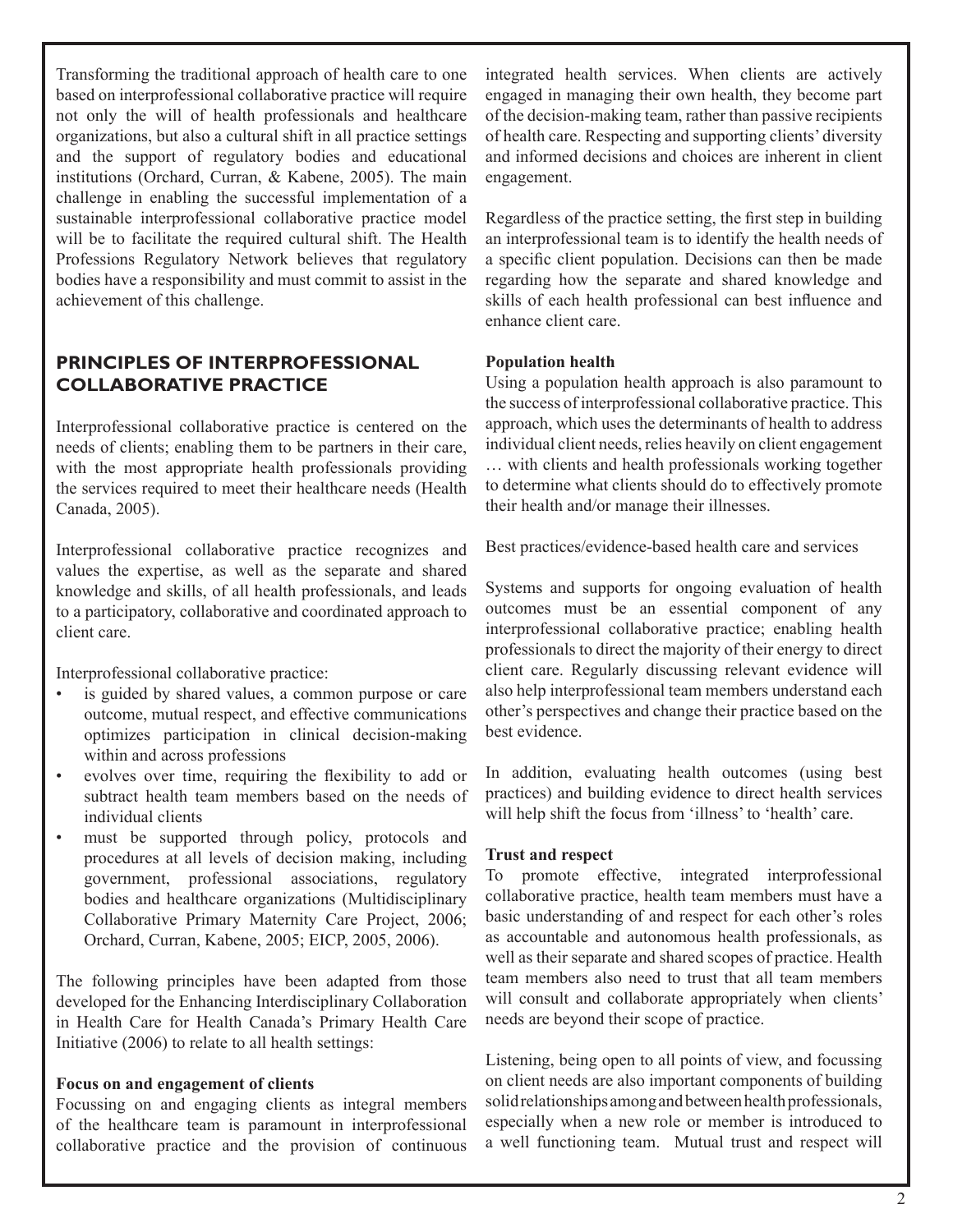develop over time with the experience of working as part Health Professionals of an interprofessional team.

### **Effective communications**

Effective communications is another essential component of interprofessional collaborative practice because it is central to a common philosophy of care and knowledge exchange. Effective communications will require each member of the interprofessional team to commit to the investment of a significant amount of time to become skilled in active listening and conflict resolution. In today's healthcare environment, technology can be an enabler of effective formal communications.

# **OUTCOMES ASSOCIATED WITH INTERPROFESSIONAL COLLABORATION**

Although little research has been conducted on outcomes associated with true interprofessional collaborative practice teams, there has been research on outcomes of collaborative practice between specific groups of professionals.

For instance, Barrere and Ellis (2002) found that regardless of the severity of a patient's condition, collaboration was an integral factor in positive patient outcomes. Evidence of the outcomes of nurse-physician collaboration has been compiled by O'Brien-Pallas, Hiroz, Cook & Milden (2005). Improved patient outcomes have also been demonstrated in studies of collaboration between pharmacists and physicians, and when pharmacists are included as part of the healthcare team in both primary healthcare and hospital settings (Weschules et al, 2006).

Recent reports on health human resources have also recommended interprofessional collaborative practice as an effective way to reduce stress and burnout among healthcare professionals, as well as to improve the quality of care and enhance patient safety (Oandasan et al., 2006).

Based on the literature, outcomes associated with collaborative practice can be identified for various groups, including:

#### Clients

- improved patient satisfaction •
- improved patient transfer and discharge decisions •
- improved patient care and outcomes •
- decreased risk-adjusted length of stay for patients •
- reduced medication errors •

- improved job satisfaction •
- decreased job associated stress •
- lower nurse turnover rates •
- improved communication among caregivers •
- improved efficiency •
- improved understanding of roles •

Healthcare Organizations

- decreased costs •
- improved efficiency of healthcare providers •

Although the majority of research related to these outcomes has focused on the collaboration of nurses, pharmacists and physicians, it is likely that client care, health professional job satisfaction and improved efficiency would be further enhanced with an interprofessional collaborative practice model of care involving all professional groups.

## **RESPONSIBILITIES**

In an interprofessional collaborative practice model, individual and collective responsibilities include the following:

## **Individual Professionals**

Health professionals must practise to their full scope and understand and demonstrate respect for the unique and shared competencies of other healthcare team members. All members of a team must have a clear understanding of their own role and expertise, be confident in their own abilities, recognize the boundaries of their scope of practice, be committed to the values and ethics of their own profession, and be knowledgeable of their own practice standards (Orchard, Curran, & Kabene, 2005). Practitioners must also be accountable for and committed to maintaining effective communications with other members of the interprofessional healthcare team, and promote team problem-solving, decision-making and collaboration by applying principles of group dynamics and conflict resolution.

## **Employers/Healthcare Organizations**

Employers and healthcare organizations must commit to a vision that will enable the culture shift required for interprofessional collaborative practice. They, along with administrative and clinical leaders, must also ensure the availability of required resources and infrastructures to facilitate staff training and development, effective and ongoing communications, and the development of relevant policies and guidelines. Performance management measures must be identified and processes for ongoing evaluation/feedback must be developed and implemented for all health professionals (EICP, 2006).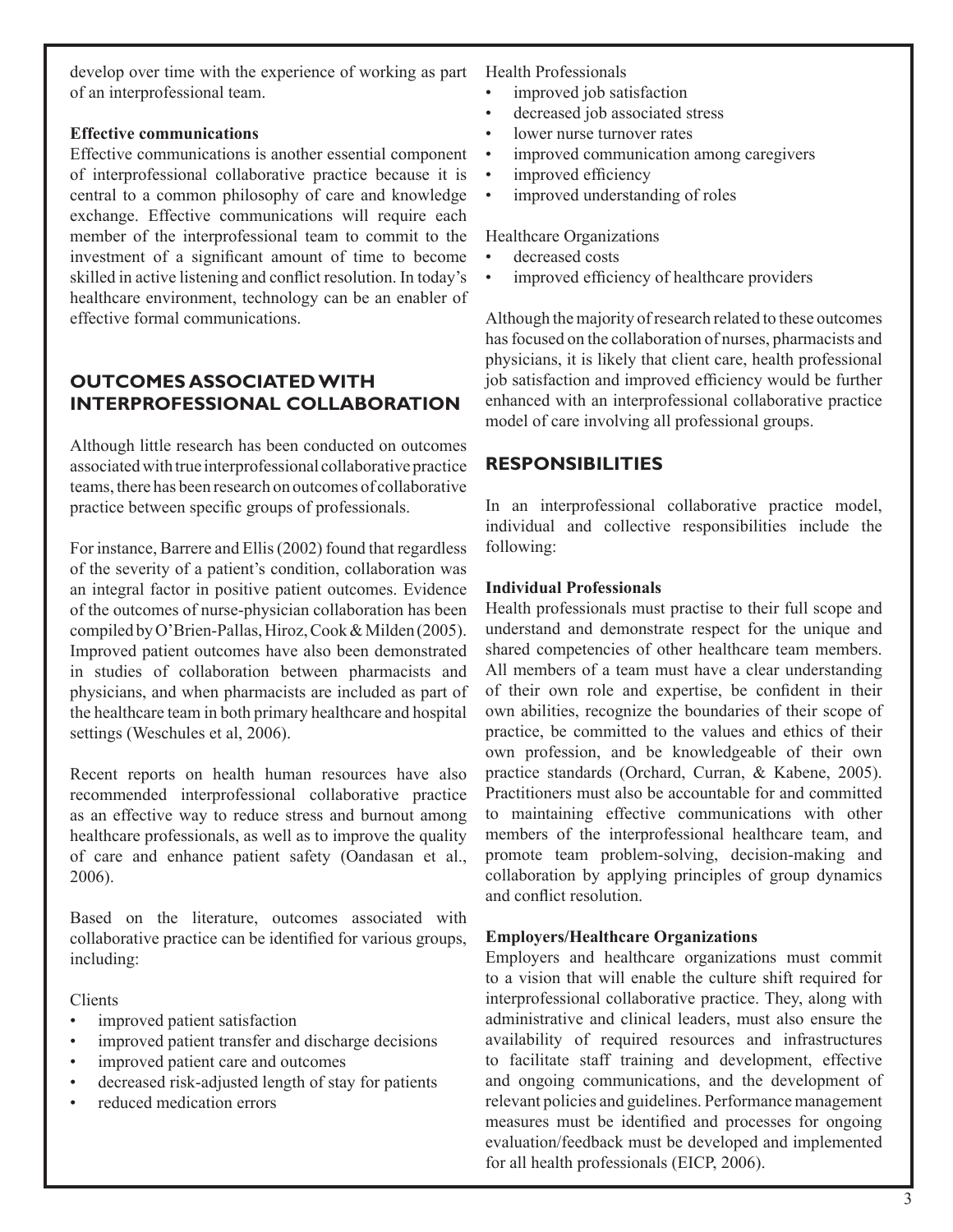#### **Professional Associations/Regulatory Bodies**

Professional associations and regulatory bodies must demonstrate leadership and ensure that legislation has the flexibility to support interprofessional collaborative practice. Regulatory bodies need to work together to develop joint competencies and standards, and add principles of interprofessional collaborative practice to their respective approval standards for educational programs. Regulators must also develop common expectations for interprofessional practice and ensure mechanisms are in place to support ongoing competence of individual professionals.

#### **Accreditation Organizations**

Accreditation organizations need to take the responsibility to develop and integrate performance indicators of interprofessional collaborative practice into accreditation requirements. While measuring a healthcare organization's movement toward interprofessional collaborative (client centered) practice would certainly be one of the purposes of these performance indicators, they should also serve as an incentive for health organizations to adopt the philosophy of interprofessional collaborative practice.

#### **Educational Institutions**

Educational institutions must provide the beginning values, skills and professional role socialization necessary for interprofessional collaborative practice. New education models that foster interprofessional values and skills within the professional education model must be implemented and evaluated. Methods to enhance educational and clinical opportunities for joint learning of the health professions must also be developed and implemented (Oandasun et al., 2004).

#### **Governments**

Governments must develop and communicate a vision for interprofessional collaborative practice as well as provide mechanisms and structures to support interprofessional collaborative practice including effective funding mechanisms (Hartnell et al., 2005). Remuneration to enable all health professionals to engage in and support interprofessional collaborative practice must be explored and implemented (EICP, 2006).

#### **Researchers**

Although some research has measured outcomes of interprofessional collaborative practice, research focussing on the measurement of interprofessional collaborative practice on client outcomes, health professional outcomes and organizational outcomes is needed. Evidence is also needed on the best strategies to educate students in the health professions, not only in relation to their socialization

but also their interest to practise collaboratively when they graduate. And studies need to be conducted to determine interventions to best improve interprofessional collaborative practice in traditional healthcare settings.

## **CONCLUSION**

Advances in technology, increasingly complex health issues, rising patient acuity levels, savvy health consumers, an aging population, and a declining number of health professionals. These are but a few of the reasons why healthcare professionals will need to work together more effectively and efficiently if they are to continue to achieve the best health outcomes for their clients … and why all those concerned about the future health of Nova Scotians and the delivery of quality health services need to devise a new model of care, incorporating interprofessional collaborative practice.

Interprofessional collaborative practice is centered on the needs of clients; enabling them to be partners in their care, with the most appropriate health professional providing the services required to meet their healthcare needs. It will also promote a more coordinated approach to client care.

Although little research has been conducted on outcomes associated with true interprofessional collaborative practice teams. For instance, studies have shown that collaboration is an effective way to improve the quality of care, enhance patient safety, increase job satisfaction, and reduce stress and burnout among healthcare professionals.

Leadership and commitment are needed at all levels of the healthcare system, including regulatory bodies, to implement, sustain and measure outcomes of interprofessional collaborative practice over the long term.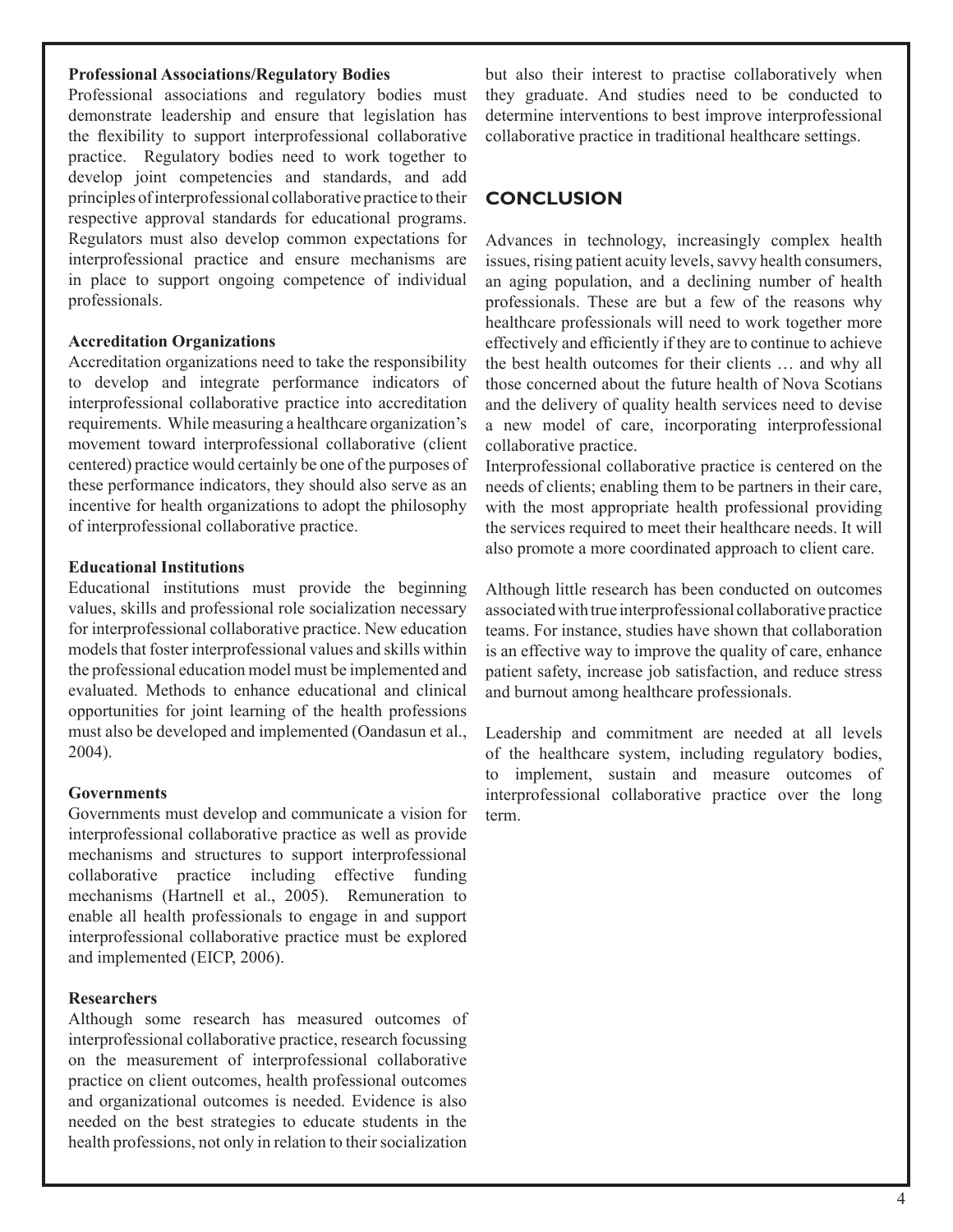# **REFERENCES**

- Barrere, C., & Ellis, P. (2002). Changing attitudes among nurses and physicians: A step toward collaboration. Journal for Healthcare Quality, 24(3), 9-15.
- Canadian Nurses Association. (2006). Position Statement: Interprofessional Collaboration. Ottawa, ON: Author.
- Finley, P.R., Rens, H.R., Pont, J.T., Gess, S.L., Louie, C., Bull, S.A., Lee, J.Y, & Bero, L.A. (2003). Impact of a collaborative care model on depression in a primary care setting: A randomized controlled trial. Pharmacotherapy, 23(9), 1175-1185.
- Hartnell, N.R., MacKinnon, N.J., Sketris, I.S., & Gass, D. (2005). The roles of community pharmacists in managing patient with diabetes: perceptions of health care professionals in Nova Scotia. Canadian Pharmacists Journal, 138(6), 46-53.
- Health Canada. (2003). Primary Health Care A Framework that Fits. The language of interprofessional collaboration – Definitions. Found at http://www.eicp-acis.ca/en/resources/ language/definitions.asp
- Multidisciplinary Collaborative Primary Maternity Care Project. (May 2006). MCP2 Guidelines and Implementation Tools for Multidisciplinary Collaborative Primary Maternity Care Models. Found at http://www.mcp2.ca/english/documents/ FinalReport-HealthCanada.pdf
- Oandasan, I., et al. (2004). Interdisciplinary Education for Collaborative, Patient-Centred Practice Research and Findings Report. Ottawa, ON: Health Canada. Found at http://www.ferasi. umontreal.ca/eng/07\_info/IECPCP\_Final Report.pdf
- Oandasan, I., et al. (2006). Teamwork in healthcare: Promoting effective teamwork in healthcare in Canada – Policy Synthesis and Recommendations. Ottawa, ON: Canadian Health Services Research Foundation. Found at http://www.chsrf.ca/final\_research/ commissioned\_research/policy\_synthesis/index\_ e.php
- O'Brien-Pallas, L., Hiroz, J., Cook, A., & Milden, B. (2005). Nurse-Physician relationships solutions and recommendations for change. Toronto, ON: Nursing Health Services Research Unit. Found at http://www.nhsru.com/documents/ Revised%20FINAL%20Nurse- Physician%20Report%20-%20Dec%2013%2005. pdf
- Orchard, C. A., Curran, V., & Kabene, S. (2005). Creating a culture for interdisciplinary collaborative professional practice. Medical Education Online [serial online],  $10(11)$ , 1-13. Found at http:// www.med-ed-online.org
- Romanow, R. J. (2002). Building on values. The future of health care in Canada. Ottawa, ON: Health Canada. Found at http://www.hc-sc.gc.ca/english/ care/romanow/hcc0023.html
- The Enhancing Interdisciplinary Collaboration in Primary Health Care (EICP) Initiative. (2005). The principles and framework for interdisciplinary collaboration in primary health care. Toronto, ON: The Conference Board of Canada. Found at http://www.eicp-acis.ca/en/principles/sept/EICP- Principles%20and%20Framework%20Sept.pdf
- The Enhancing Interdisciplinary Collaboration in Primary Health Care (EICP) Initiative. (2006). Interdisciplinary primary health care: Finding the answers – A case study report. Toronto, ON: The Conference Board of Canada. Found at http://www.eicp-acis.ca/en/toolkit/EICP-Case- Studies-Report-Final-Aug-14.pdf
- Weschules, D.J., Maxwell, T., Reifsnyder, J., & Knowlton, C.H. (2006). Are newer, more expensive pharmacotherapy options associated with superior symptom control compared to less costly agents used in a collaborative practice setting? American Journal of Palliative Care, 23(2), 135-149.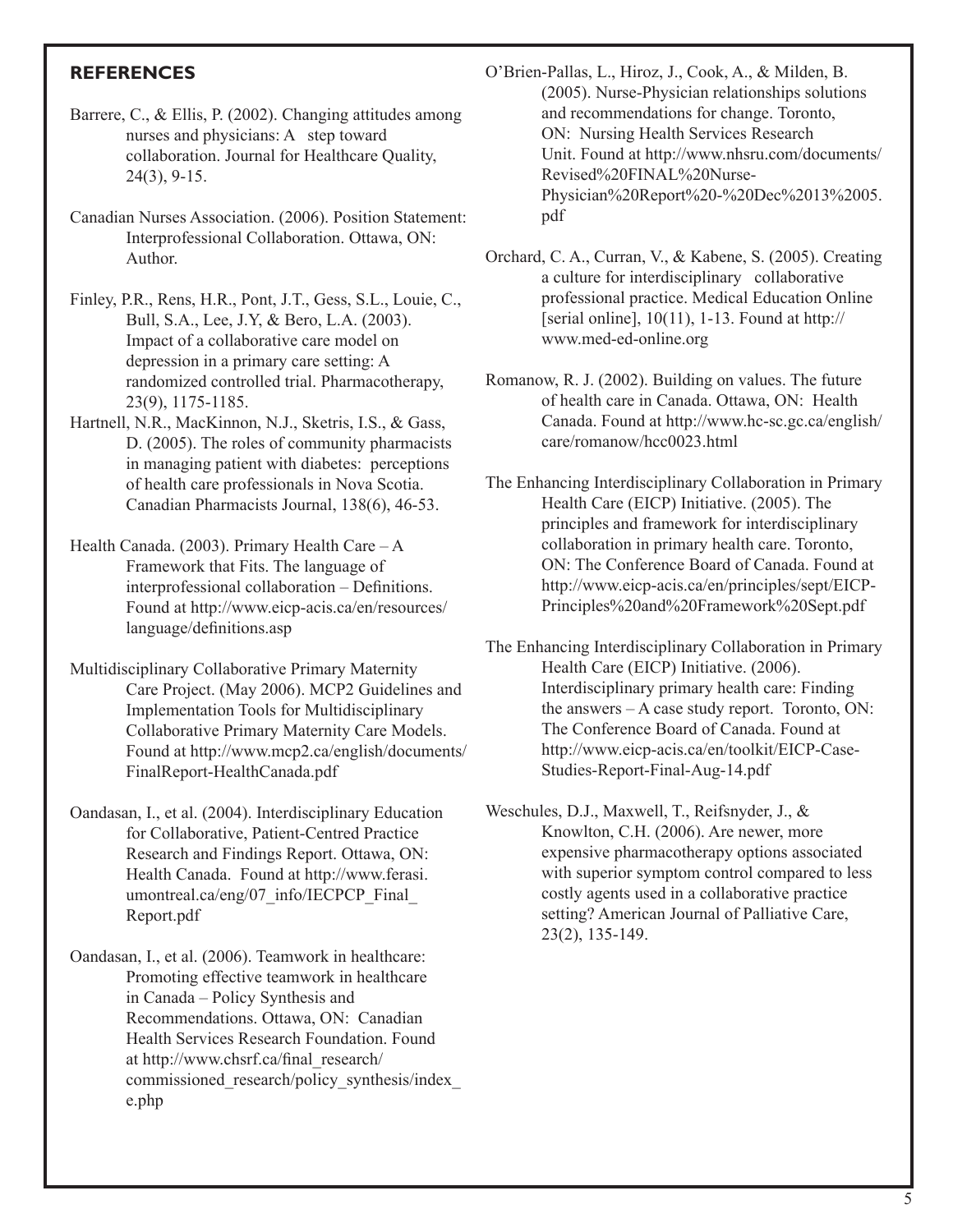## **BIBLIOGRAPHY**

Outcomes of Interprofessional Collaborative Practice

- Aiken, L.H. (2001). Evidence-based management: Key to hospital workforce stability. Journal of Health Administration Education, special issue, 117-125.
- Adler, D.A., Bungay, K.M, Wilson, I.B., Pei, Y., Supran, S., Peckham, E., Cynn, D.J., & Rogers, W.H. (2004). The impact of a pharmacist intervention on 6-months outcomes in depressed primary care patients. General Hospital Psychiatry, 26, 199-209.
- Baggs, J.G., Schmitt, M., Mushlin, A.I., Mitchell, P.H., Eldredge, D.H., Oakes, D., & Hutson, A.D. (1999). Association between nurse physician collaboration and patient outcomes in three intensive care units. Critical Care Medicine, 27(9), 1991-98.
- Baggs, J.G., Ryan, S.A., Phelps, C.E., Richeson, J.F., & Johnson, J.E. (1992). The association between interdisciplinary collaboration and patient outcomes in medical intensive care.Heart and Lung, 21, 18-24.
- Baggs, J.G. & Ryan, S.A. (1990). ICU nurse-physician collaboration and nursing satisfaction. Nursing Economics, 8, 386-392.
- Choe, H.M., Mitrovich, S., Dubay, D., Hayward, R.A., Krein, S.L., & Vigan, S. (2005). Proactive case management of high-risk patients with type 2 diabetes mellitus by a clinical pharmacist: A randomized controlled trial. The American Journal of Managed Care, 11(4) 253-260.
- Coeling, H.V.E., & Cukr, P.L. (2000). Communication styles that promote perceptions of collaboration, quality, and nurse satisfaction. Journal of Nursing Care Quality, 14(2), 63-74.
- Coluccio, M., & Kindely Kelley, L. (1994). Transformational leadership for delivery of RN baccalaureate education: A service/education leadership model. Nursing Administration Quarterly, 18(4), 65-71.
- Dechairo-Marino, A.E., Jordan-Marsh, M., Traiger, G., & Saulo, M. (2001). Nurse/physician collaboration. Action research and the lessons learned. Journal of Nursing Administration, 31(5), 223-232.
- Devereux, P.M. (1981). Essential elements of nurse physician collaboration. Journal of Nursing Administration, 11(5), 19-23.
- Dole, E.J., Murawski, M.M., Adolphe, A.B., Aragon, F.D., & Hochstadt, B. (2007). Provision of pain management by a pharmacist with prescribing authority. American Journal of Health-System Pharmacy, 64(1), 85-89.
- Dolovich, L., Ahmed, S.,Gaebel, K, Haq, M, Kaczorowski, J., Howard, M., Sellors, C., & Lau, E. (2006). High levels of satisfaction reported by patients receiving services provided by pharmacists integrated into family practice. Canadian Journal of Clinical Pharmacology, 13(1):e213. Abstract.
- Estabrooks, C.A., Midodzi, W.K., Cummings, G.G., Ricker, K.L., & Giovannetti, P. (2005). The impact of hospital nursing characteristics on 30-day mortality. Nursing Research, 54(2), 74-84.
- Fagen, C. (1992). Collaboration between nurses and physicians: No longer a choice. Nursing and Health Care, 13, 354-363.
- Gitell, J.H., Fairfield, K.M., Bierbaum, B., Head, W., Jackson, R., Kelly, M., et al. (2000). Impact of relational coordination on quality of care, postoperative pain and functioning, and length of stay: A nine-hospital study of surgical patients. Medical Care, 38(8), 807-819.
- Horak, B.J., Pauig, J., Keidan, B., & Kerns, J. (2004). Patient safety: A case study in team building and interdisciplinary collaboration. Journal for Healthcare Quality, 26(2), 6-13.
- King, M.B. (1990). Clinical nurse specialist collaboration with physicians. Clinical Nurse Specialist, 4(4), 172-177.
- Laschinger, H.K., Almost, J., & Tuer-Hodes, D. (2003). Workplace empowerment and magnet Hospital characteristics. JONA, 33(7/8), 410-422.